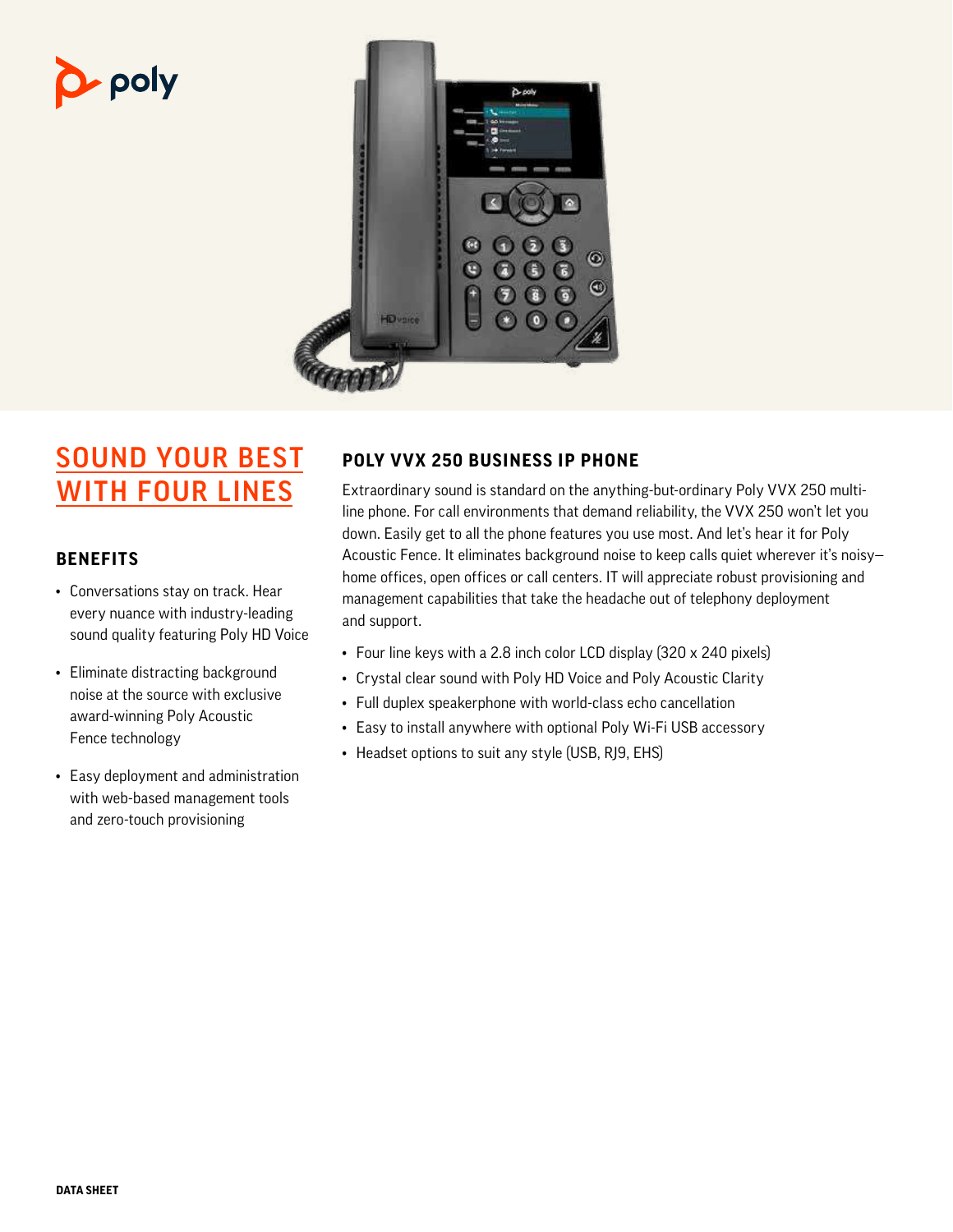## **POLY VVX 250 BUSINESS IP** PHONE





#### **SPECIFICATIONS**

#### **USER INTERFACE FEATURES**

- 2.8" color LCD screen (320x240 pixel resolution)
- Voicemail support<sup>1</sup>
- WebKit-based browser
- Adjustable base height
- Unicode UTF-8 character support
- Single USB port (2.0 compliant) for mediaand storage applications
- Multilingual user interface including Chinese, Danish, Dutch, English (Canada/ US/UK), French, German, Italian, Japanese, Korean, Norwegian, Polish, Portuguese, Russian, Slovenian, Spanish and Swedish

#### **AUDIO FEATURES**

- Poly HD Voice delivers lifelike voice quality for each audio path handset, the hands-free speakerphone, and the optional headset
- Poly Acoustic Clarity provides full-duplex conversations, acoustic echo cancellation and background noise suppression
- Type 1 compliant (IEEE 1329 full duplex)
- Frequency response—150 Hz—7 kHz for handset, optional headset and handsfree speakerphone modes
- Codecs: G.711 (A-law and μ-law), G.729AB, G.722, iLBC, OPUS
- Individual volume settings with visual feedback for each audio path
- Voice activity detection
- Comfort noise generation
- DTMF tone generation (RFC 2833 and in-band)
- Low-delay audio packet transmission
- Adaptive jitter buffers
- Packet loss concealment
- OPUS support

#### **NETWORK AND PROVISIONING**

- SIP protocol support
- SDP
- IETF SIP (RFC 3261 and companion RFCs)
- Two-port gigabit Ethernet switch 10/100/1000 Base-TX across LAN and PC ports
- Conforms to IEEE802.3-2005 (Clause 40) for physical media attachment
- Conforms to IEEE802.3-2002 (Clause 28) for link partner auto-negotiation
- Static or dynamic host configuration protocol (DHCP) network setup
- Time and date synchronization using SNTP
- TFTP/HTTP/HTTPS server-based central provisioning for mass deployments
- Call server redundancy supported
- QoS Support—IEEE 802.1p/Q tagging
- (VLAN), Layer 3 TOS, and DHCP
- DHCP VLAN discovery,
- LLDP-MED for VLAN discovery
- Network address translation support for static configuration and "Keep-Alive"
- RTCP and RTP support
- Event logging
- Syslog
- Hardware diagnostics
- Status and statistics reporting
- IPv4
- TCP
- UDP
- DNS-SRV
- Corporate directory access using LDAP
- Visual Conference Management

• Bundled with Poly UC Software:



**HEADSET AND HANDSET COMPATIBILITY**

• Hearing aid compatibility to ITU-T P.370 and

• Compliant with ADA Section 508 Subpart B

• Hearing aid compatible (HAC) handset for magnetic coupling to hearing aids

• Compatible with commercially-available TTY

• Flexible line appearance (1 or more line keys can be assigned for each line extension) • Distinctive incoming call treatment/

• Call transfer, hold, divert (forward), pickup • Called, calling, connected party information • Local 3-way audio conferencing 1-touch

• Dedicated RJ-9 headset port

TIA 504A standards

adapter equipment

• Busy lamp field (BLF)

• Call timer and call waiting

• Remote missed call notification

• Electronic hook switch capable • Local configurable digit map/dial plan

**OPEN APPLICATION PLATFORM**

• WebKit-enabled full browser that supports HTML5, CSS, SSL security, and JavaScript • Supports Poly Apps SDK and API for thirdparty business and personal applications

speed dial, redial

• Do not disturb function

call waiting

**CALL HANDLING FEATURES** • 4 lines (programmable line keys) • Shared call/bridged line appearance

1194.23 (all)